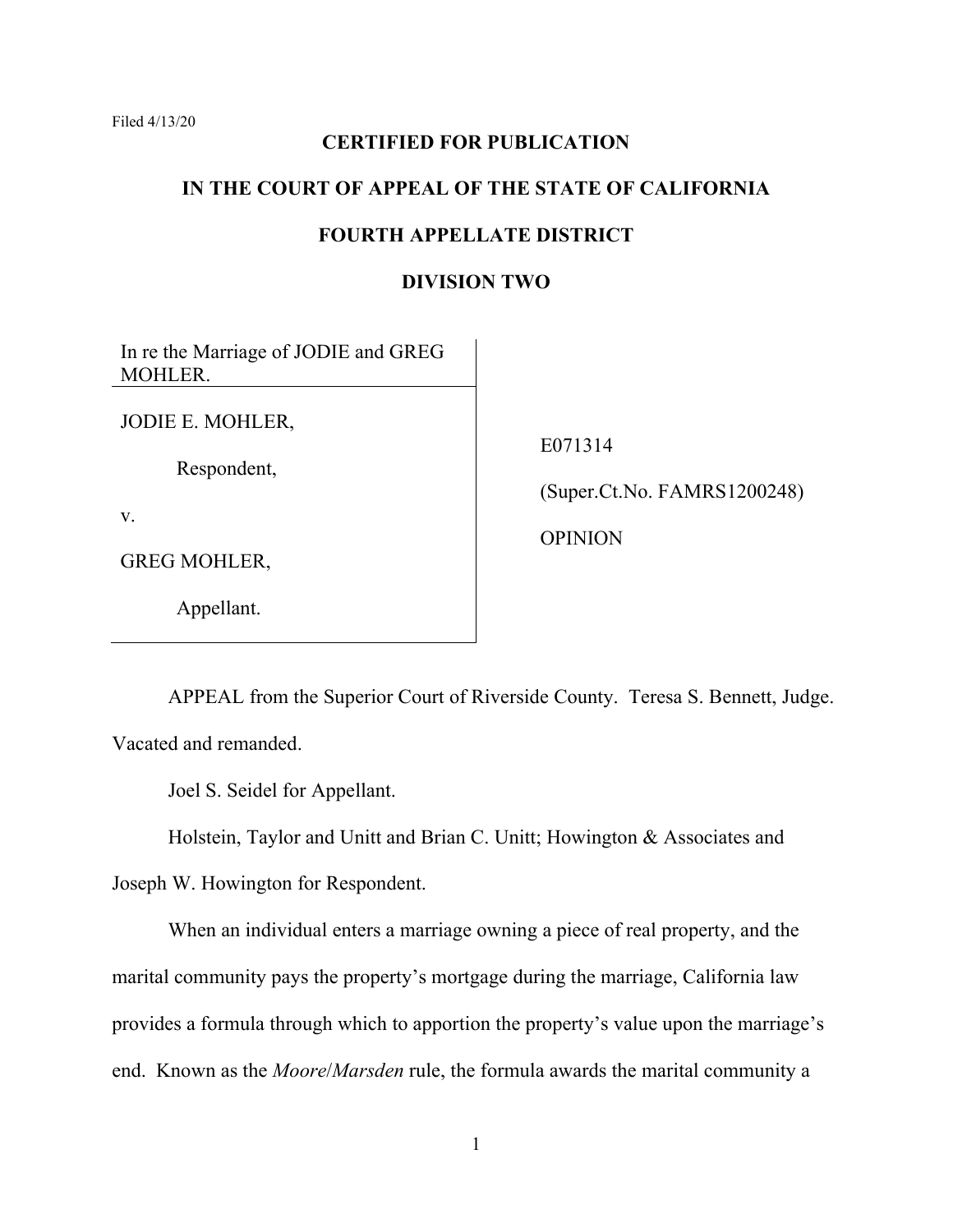growing interest in the otherwise separate property as community funds are used to increase the property's equity.

In this dissolution case, the husband entered the marriage owning a home that the parties lived in as spouses for over 12 years. The parties agree that application of the *Moore/Marsden* rule through the date of their separation resulted in the community beneficially owning 33.66 percent of the property. However, by the time of their dissolution trial, the husband had lived in the property for more than six years postseparation, paying the mortgage with his separate income. At the wife's request, the trial court found that the community's interest in the property continued to increase throughout those years, just as if community funds had been used to pay the mortgage during that time, resulting in the community obtaining a 64.9 percent interest in the property.

We hold that this was error. The *Moore/Marsden* rule applies only insofar as community funds are used to build equity in an asset, a situation which often terminates, as it did here, upon separation. If the husband obtained a benefit from the community through living in the house beyond the parties' separation date, the trial court may account for this through so-called *Watts* charges, a different legal concept than the *Moore/Marsden* rule. *Watts* charges equitably compensate the community for one spouse's use of a community-owned home. We hold, as a matter of first impression, that *Watts* charges may be levied against a spouse for his or her post-separation occupation of a property where the property is not *entirely* community property, but rather is treated as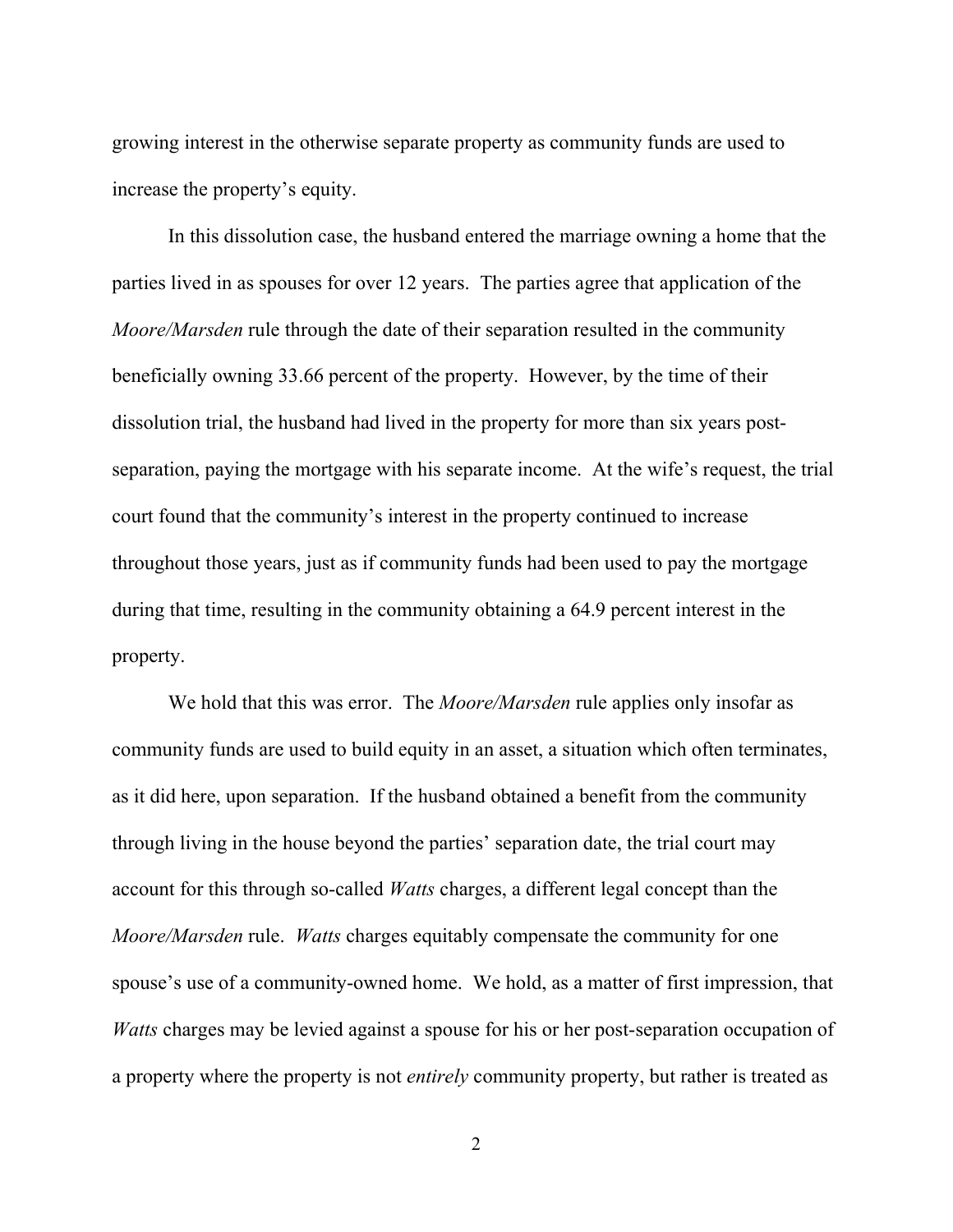*partially* community property due to the *Moore/Marsden* rule. We thus vacate the judgment and remand to the trial court for the proper application of *Moore/Marsden* and calculation of any *Watts* charges.

#### I. BACKGROUND

The sole issue in this appeal is how to allocate the value of a Rancho Cucamonga residential property lived in by plaintiff and respondent Jodie E. Mohler and defendant and appellant Greg Mohler during their marriage. (Because of their identical last names, this opinion will use their first names for clarity.) The parties have no factual disputes that matter here.

Greg bought the home, which the parties refer to as the Lomello property, for \$168,000 in February 1995, before he and Jodie married. His name remained on the title. The couple wed in September 1998, and they lived at the Lomello property for over 12 years. During that time, they used \$56,557 to pay principal on the property's mortgage. They separated on July 2, 2011. From then, Greg lived at the Lomello property and paid its mortgage for over six years until the dissolution trial in late 2017. At the time of the trial, the Lomello property was valued at \$530,000.

#### II. DISCUSSION

#### A. *The* Moore*/*Marsden *Calculation*

Under California's community property laws, property that a spouse acquires before the marriage, or during the marriage by way of gift or inheritance, is that spouse's separate property. (Cal. Const., art. I, § 21; Fam. Code § 770.) On the other hand,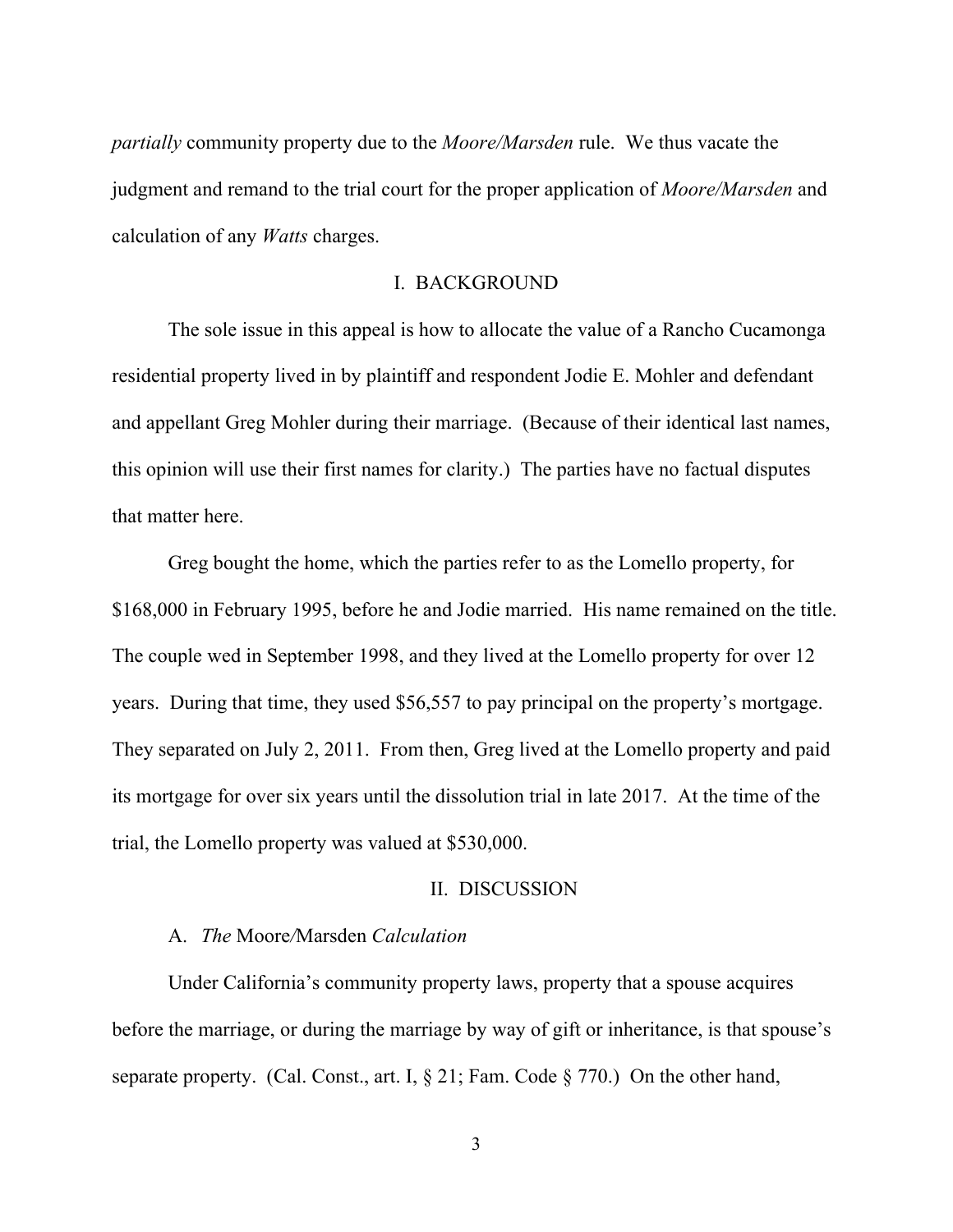property acquired during the marriage due to the time, labor, or skill of a spouse is community property in which the spouses have an equal interest. (Fam. Code  $\S$  760.) Upon dissolution, community property is divided equally between spouses, and separate property is awarded to only the owner. (Fam. Code §§ 770, 2550.)

When one spouse enters the marriage owning the home in which the spouses are to live, it is not self-evident how to characterize the appreciation on that separate real property during the marriage, when, as is common, the marital community uses its funds to pay the loan on that separate asset. In *In re Marriage of Moore* (1980) 28 Cal.3d 366, 371-372 (*Moore*), our Supreme Court held that where community funds are used to pay down the principal owed on a loan on property purchased by one spouse before marriage, the community obtains "'a pro tanto community property interest in such property in the ratio that the payments on the purchase price with community funds bear to the payments made with separate funds.' [Citations.]" Thus, as the community makes payments during the marriage that reduce the principal owed on the separate property, the community acquires a beneficial interest in that property, even if title remains in the name of the original owner.**[1](#page-3-0)**

<span id="page-3-0"></span>**<sup>1</sup>** We use the term "beneficial interest" to describe the community's *Moore*/*Marsden* interest in property that is titled in an individual spousal owner, as all we need decide here is that the community gains at least an equitable interest that is recognized at the time, if any, that a family law court engages in equitable division of the spouses' estates. *Moore*, however, could be read to indicate that the community interest is in fact a legal one. (*Moore*, *supra*, 28 Cal.3d at p. 371, fn. 1 ["Although the trial court designated the community's interest as an 'equitable charge on/right,' it is clear under California law that the interest is properly characterized as a community property interest in the house. [Citations.]") A consequence of that reading might be that a home with a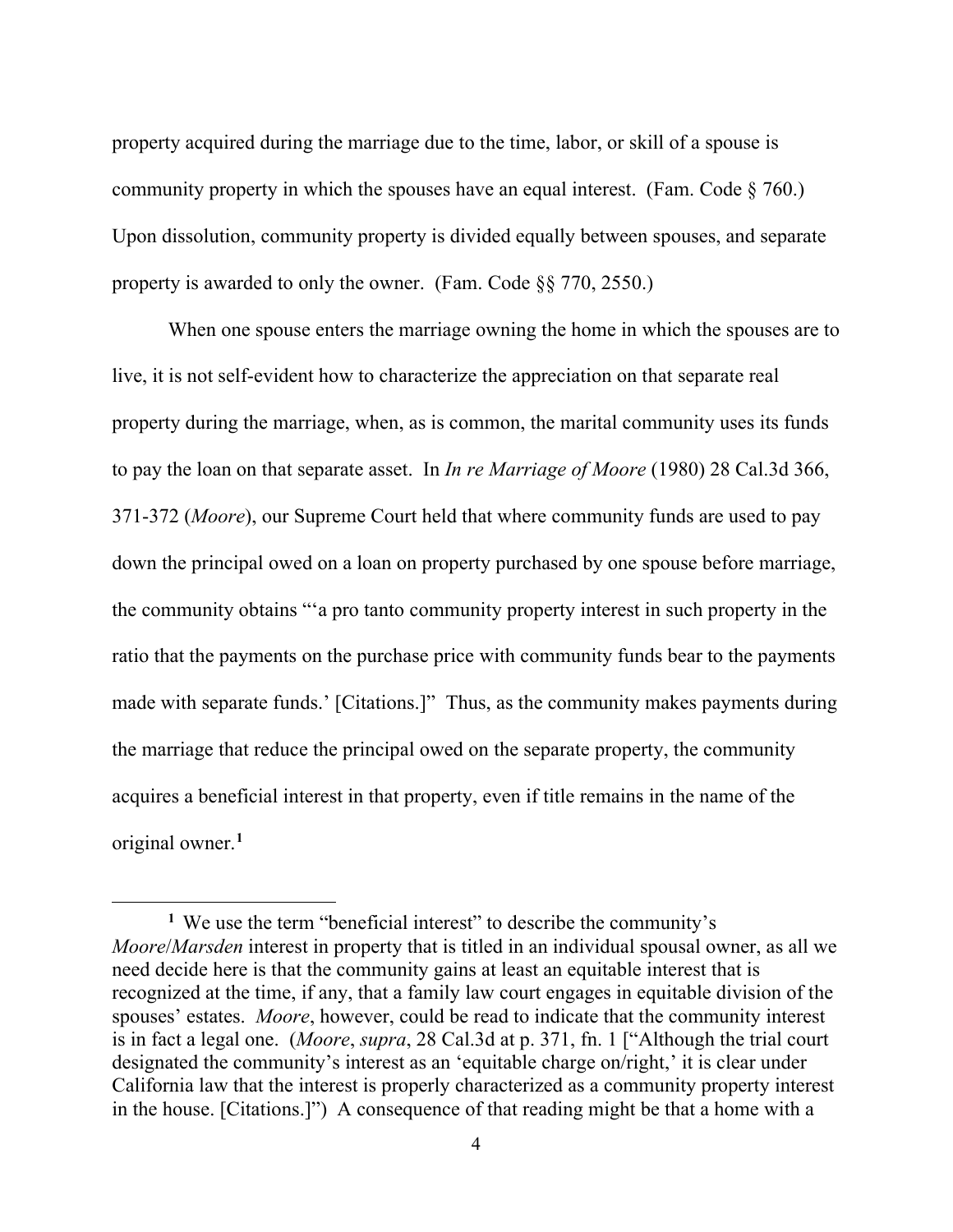*Moore* chose a specific way to determine the community's increasing interest in the property. It used the original purchase price as a reference point for a 100 percent interest in the property. As a marriage begins, *Moore* attributes the entire purchase-price value of the property to the separate owner. (*Moore*, *supra*, 28 Cal.3d at pp. 373-374.) After that point, the community's interest in the property is determined by "dividing the amount by which community property payments reduced the principal by the purchase price." (*Id.* at p. 374.) Thus, if the original purchase price of a property were \$100,000, the community would obtain a constructive one percent interest in it for each \$1,000 in principal on the loan that community assets paid down. The owning spouse's separate ownership share would be reduced accordingly.**[2](#page-4-0)**

*In re Marriage of Marsden* (1982) 130 Cal.App.3d 426, 437 (*Marsden*) supplemented *Moore*'s calculation by establishing that the owner of the separate property should be awarded the pre-marriage appreciation in the property's value. Nevertheless,

community interest could not be sold without the consent of the community. By our terminology, we do not mean to address this issue, which is not before us.

<span id="page-4-0"></span>**<sup>2</sup>** In selecting a way to calculate the fraction of ownership attributable to the community, *Moore* made important determinations as to both the denominator and the numerator. The denominator for the calculation is the purchase price and not either (a) the amount of out-of-pocket funds that the purchaser used, exclusive of the loan, or (b) the fair market value of the property at the time of marriage. The numerator for the calculation is the amount by which the community funds reduced the principal owed on the loan, that is, created equity in the property. Funds used for interest, taxes, or maintenance are inapposite to the calculation. As the converse of *Moore*'s decision to limit the community's compensation to only payments that built equity in a property and to not credit expenses incurred during its use, a spouse who separately owns a home is not compensated under *Moore/Marsden* for the rental value of the property by receiving a credit for any benefit the community received by living in the home. (*In re Marriage of Nelson* (2006) 139 Cal.App.4th 1546, 1555.)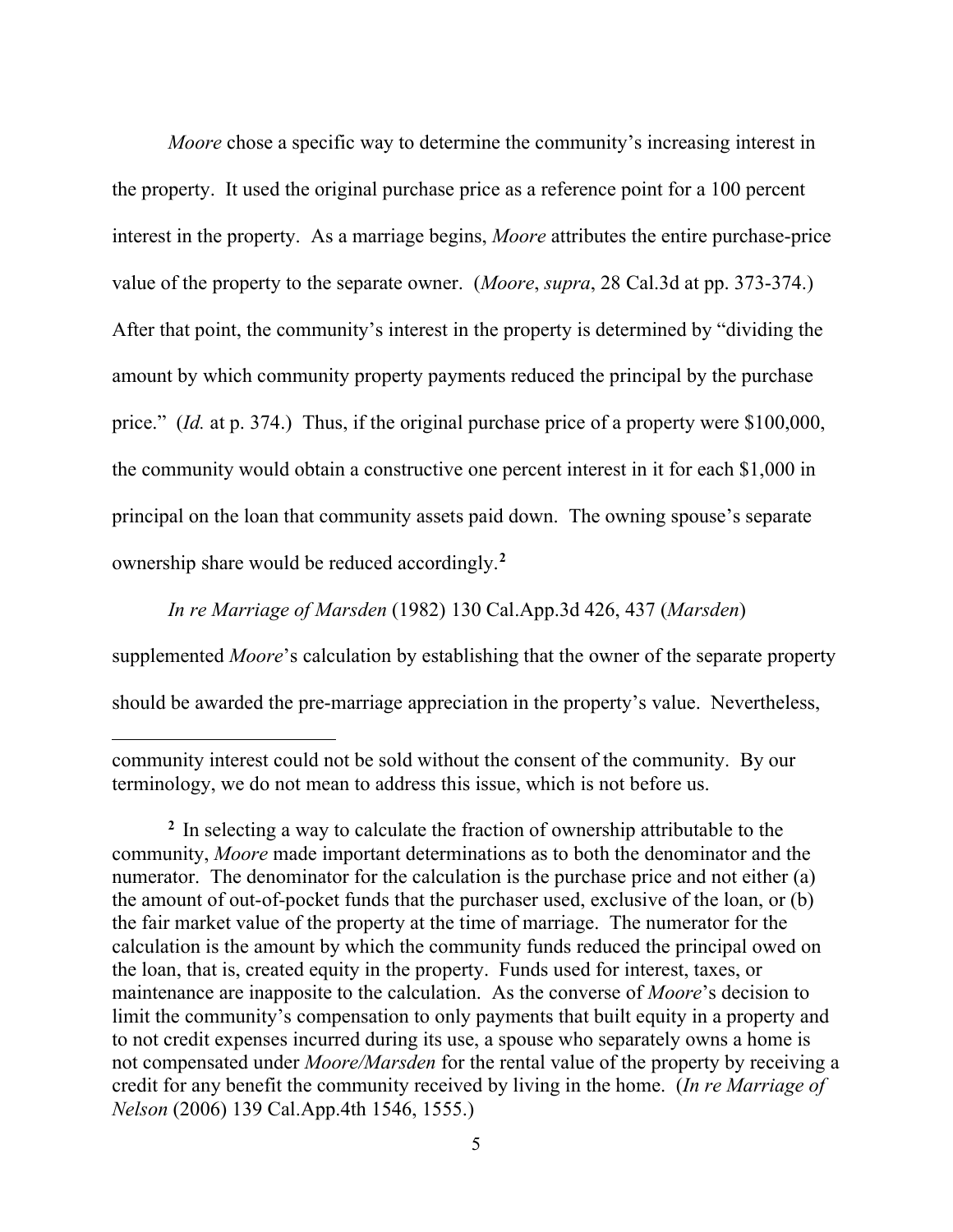*Marsden* did not incorporate the pre-marital appreciation into *Moore*'s calculation of the respective separate and community interests in the property; that calculation remains tied by *Moore* to the amount of equity that the community has contributed to the property, as a percentage of the original purchase price. (*Marsden*, *supra*, 130 Cal.App.3d at pp. 437- 439.) Thus, as community funds are used to pay principal on the mortgage, the community acquires a constructive or beneficial equity interest in the property, but the appreciation prior to marriage remains with the separate property owner. This ultimately means that the community's share in the value of the property at the end of a marriage can be determined by adding together (a) the amount of capital appreciation *during* the marriage that is attributable to community funds under the *Moore* formula and (b) the principal payments made by the community funds, which are returned to the community. (*In re Marriage of Frick* (1986) 181 Cal.App.3d 997, 1008.)

Later cases have addressed more complicated aspects of the *Moore/Marsden* rule. For example, the community is entitled to an interest in the property when the spouses refinance a separate property and pay off the original mortgage with a new loan (*In re Marriage of Branco* (1996) 47 Cal.App.4th 1621, 1629), and the community is entitled to reimbursement when its funds are used for capital improvements to a separate property (*In re Marriage of Allen* (2002) 96 Cal.App.4th 497, 501). This case concerns only a straightforward *Moore*/*Marsden* calculation, where the community's interest in the Lomello property can be calculated simply by dividing the amount of principal paid during the marriage by the original purchase price.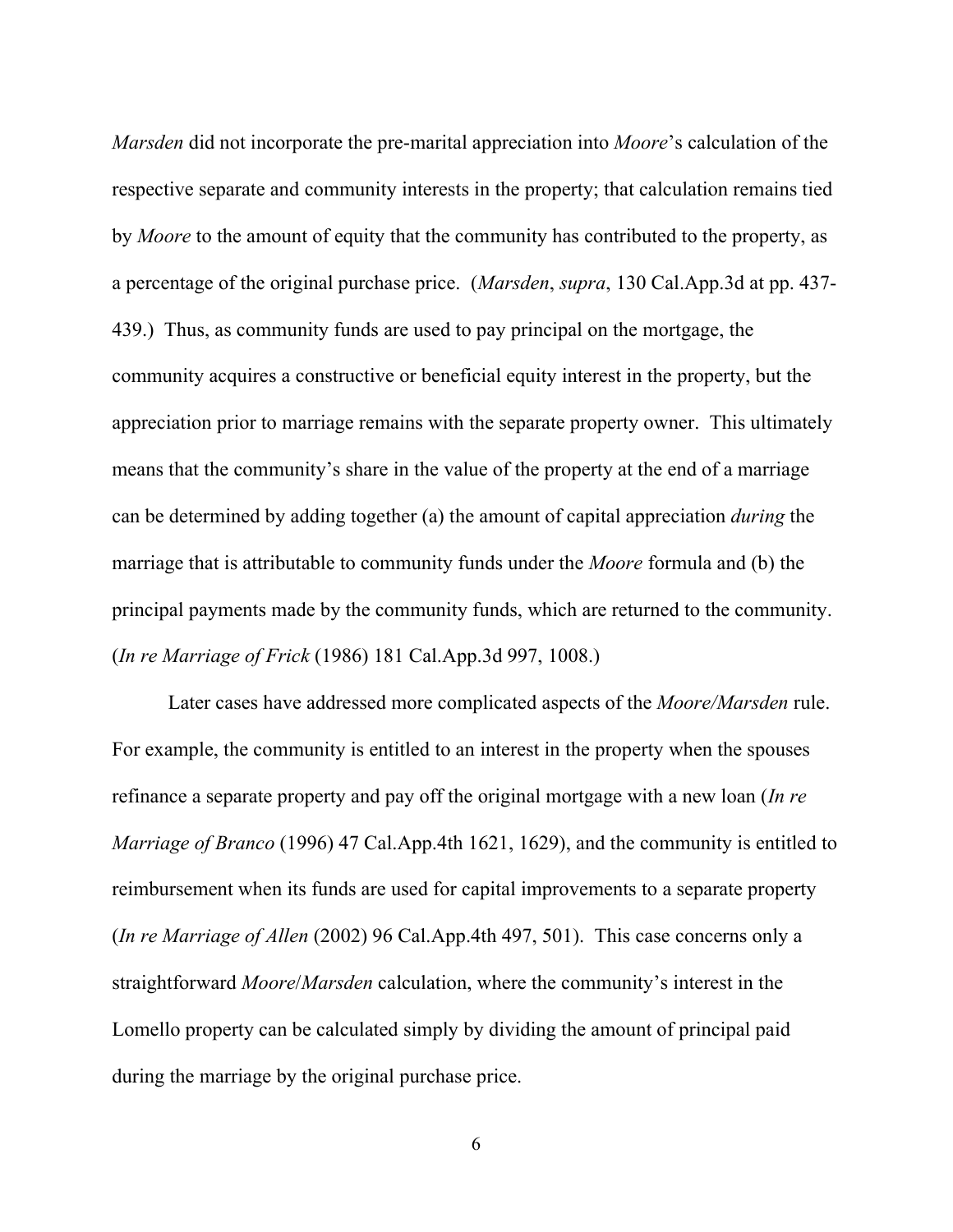# B. *The* Moore/Marsden *Calculation Should Have Ended When the Community Payments Stopped at Separation*

In this case, each party calculated that, under *Moore*, the community obtained a 33.66 percent interest in the Lomello property through the time that the Mohlers separated. This was the figure that Greg asserted at trial was attributable to the community as well as one that Jodie provided in her pretrial brief and pretrial expert's report. In his appellate briefing, Greg again adopts that figure, explaining that it is based on Jodie's expert's calculation that the community reduced the loan principal by \$56,557 during marriage divided by the property's \$168,000 purchase price.**[3](#page-6-0)** Jodie does not contest that this calculation accurately reflects the community interest in the Lomello property as of the spouses' separation.

The effect of this *Moore*/*Marsden* calculation is as follows. During the marriage, the value of the Lomello property increased from \$185,000 to \$530,000, for an equity gain of \$345,000. With a 33.66 percent interest in that appreciation (\$116,127) added to its \$56,557 contribution to the equity, the community would have a \$172,684 interest in the property, with the remainder Greg's separate property.

At trial, however, Jodie abandoned her pretrial view and advanced an argument that would nearly double the community's interest in the Lomello property. She argued that the *Moore*/*Marsden* calculation is affected by the fact that Greg had obtained the benefit of living in the property for over six years post-separation. By including in the

<span id="page-6-0"></span>**<sup>3</sup>** Due to the rounding of numbers, there are some insignificant differences in the numbers used at various places of the record and the briefing.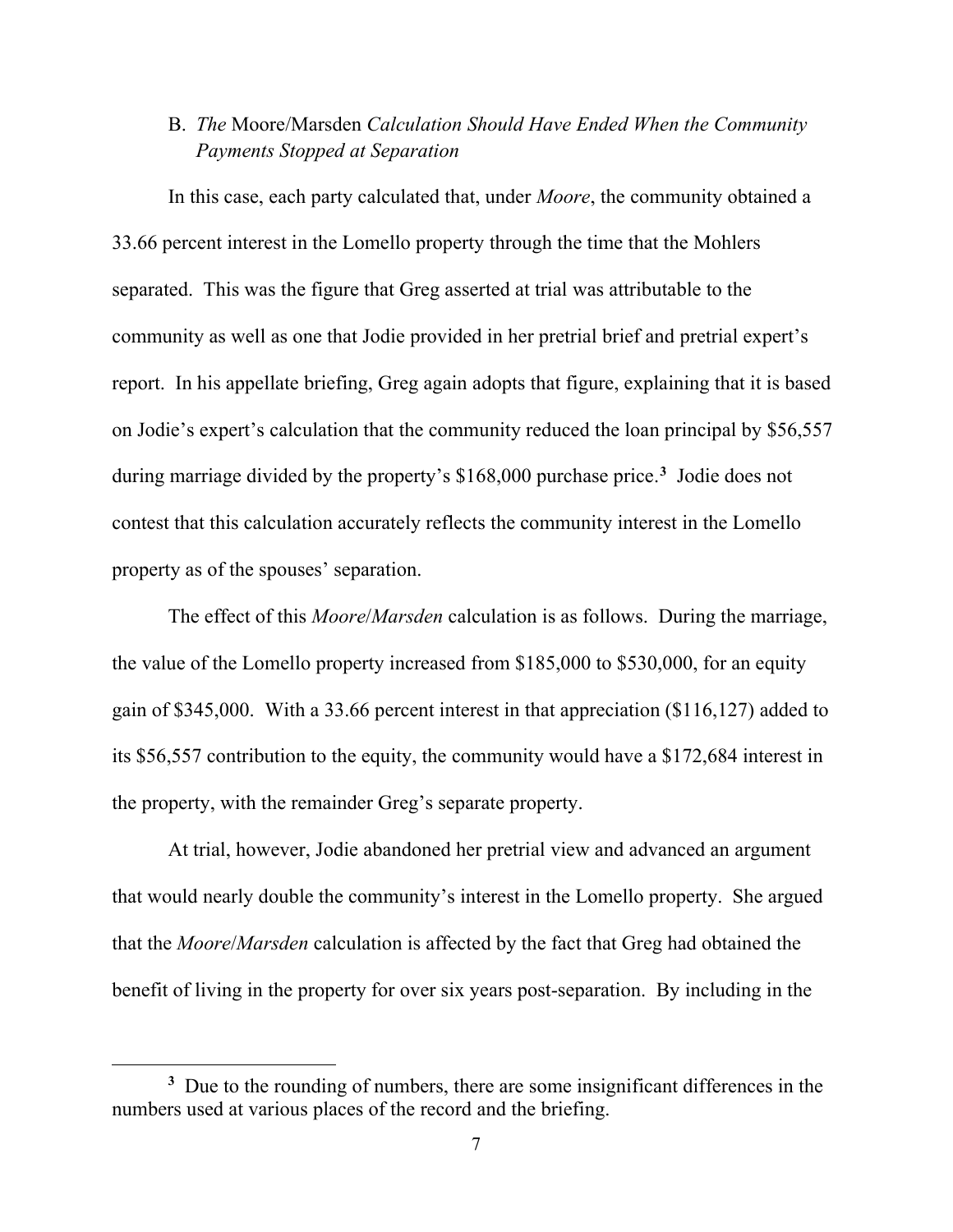calculation the equity accumulated by payments that Greg made during this period that reduced the mortgage principal by an additional \$52,482, Jodie's argument led to the community obtaining a 64.9 percent interest in the property, rather than the 33.66 percent interest at the time of separation. The trial court accepted this argument. Based on its 64.9 percent interest, the trial court awarded the community \$223,905 of the \$345,000 appreciation during the marriage. As well, the trial court returned to community not only the \$56,557 in principal payments made during the marriage, but also the \$52,482 in principal paid post-separation, bringing the community's total interest in the property to \$332,944. This community share in the property was well above the \$172,684 warranted under the straightforward *Moore*/*Marsden* calculation discussed above.

Jodie and the trial court were correct to *value* the property as of the trial date. When the trial court determines the value of the community's property interest in a residence, the property is to be valued as of the date of trial, not as of the date of the parties' separation. (Fam. Code § 2552, subd. (a); *In re Marriage of Sherman* (2005) 133 Cal.App.4th 795, 800.) Prior to a dissolution trial, a party may provide notice that, for equitable reasons, it seeks to value the property as of an earlier date that is after the separation (Fam. Code § 2252, subd. (b)), but neither Greg nor Jodie sought the use of an earlier date here.

Jodie and the trial court, however, were incorrect to use the *Moore*/*Marsden* calculation to increase the community's beneficial ownership interest due to payments, made from Greg's separate property, beyond the date of separation.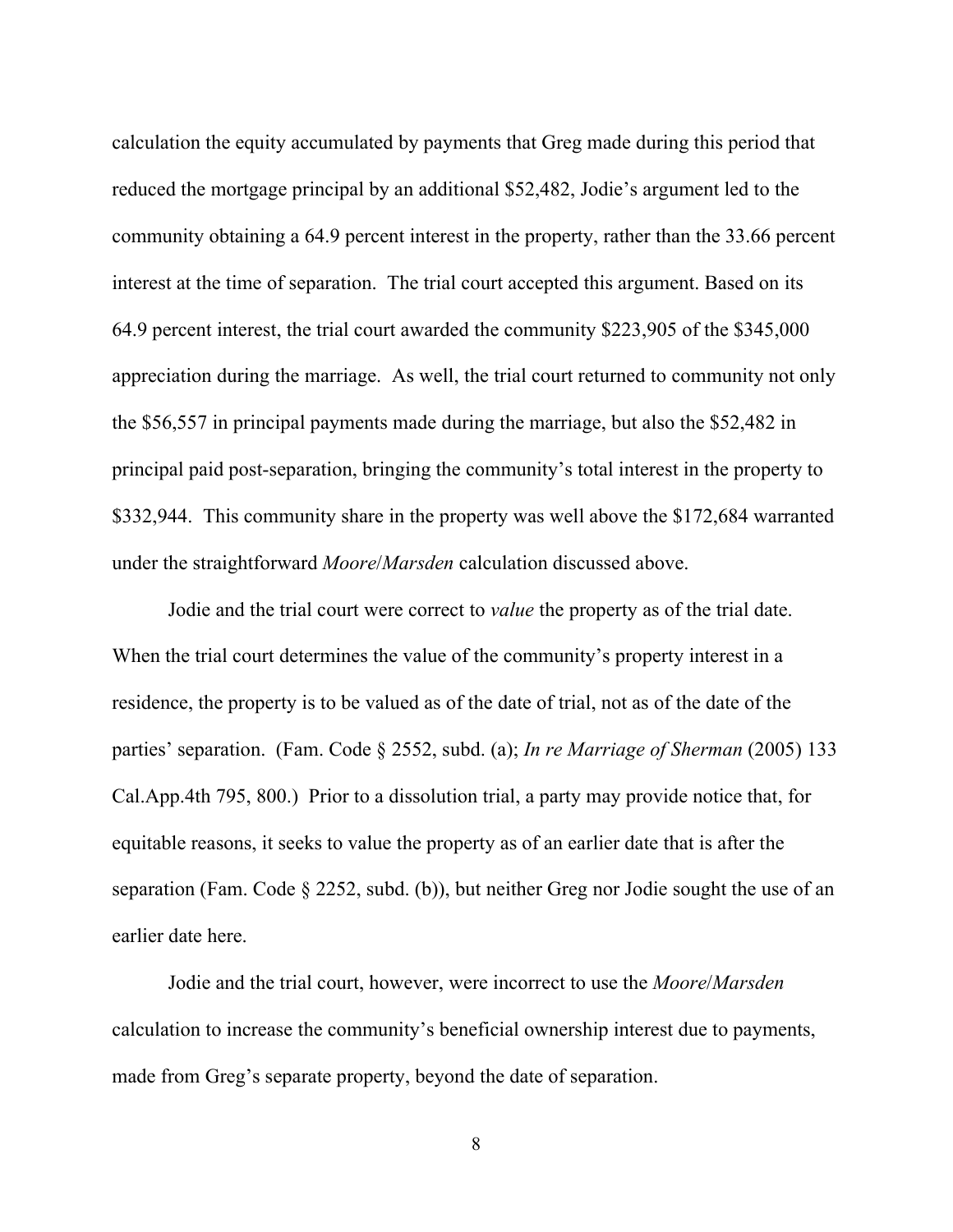As a legal matter, this extension of *Moore*/*Marsden* was unwarranted by the method by which the community interest is determined under the caselaw. *Moore/Marsden* is founded on a conception that community property is being "invested" in the separate property by creating equity in it. Thus, during a marriage, only the portion of community assets that is used to pay off loan principal is relevant to establishing the community interest in the property. After separation, however, the earnings and accumulations of a spouse are that spouse's separate property. (Fam. Code  $\S 771$ , subd. (a).) Just as Greg's pre-marriage reduction of loan principal did not increase the community's interest under *Moore*/*Marsden*, neither do his post-separation payments from his separate property.

There appears to be no dispute in this case that, after separation, the \$52,482 in principal that Greg paid came from his separate property (as did funds he used for interest, taxes, and maintenance). The community's equity interest in the Lomello property thus no longer increased under the *Moore*/*Marsden* approach once community assets were no longer paying down the property's principal. That is, the 33.66 percent community interest in the property did not increase after separation.

Using *Moore*/*Marsden* to compensate the community for Greg's post-separation occupation of the Lomello property also is improper as a practical matter. Extending the formula here led to a transfer of funds from Greg that is not conceptually connected to the reimbursement the community is entitled to from his use.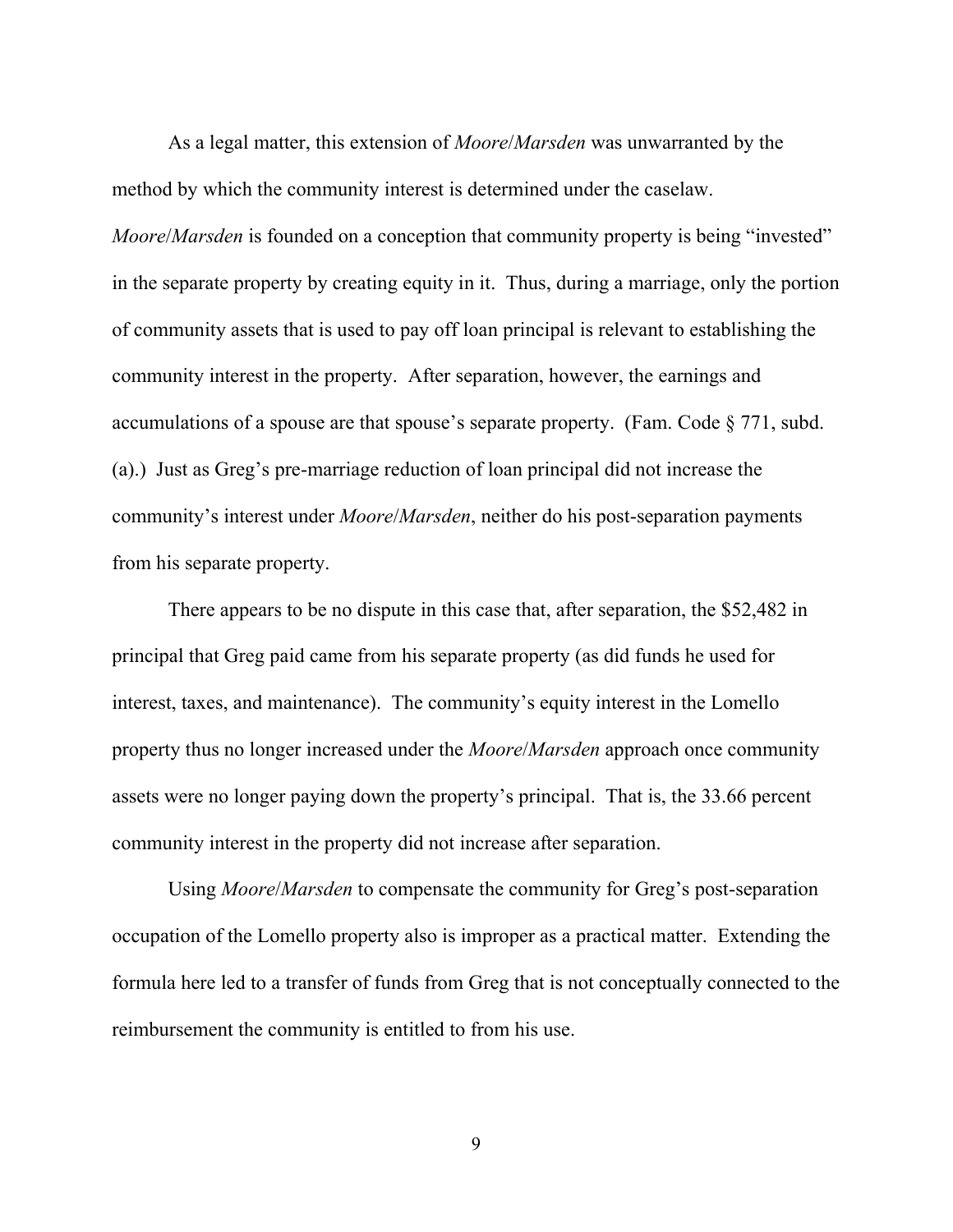Consider what reimbursement to the community is warranted. If Greg had *not* lived at the property post-separation and the property had been rented, the community should be credited with a 33.66 percent share of the amount of profit from the rental, i.e, its proportional share of the amount by which the rental value exceeded the expenses to maintain and operate the property. That is, for example, if the property could be rented at a \$1000 monthly profit, then the community would receive about \$337 for each month of the rental. That would be the amount which the community would be deprived by Greg's living there. That monthly rental profit value could be minimal or substantial depending upon the property's post-separation rental value and carrying costs.

*Moore*/*Marsden*, however, has nothing to do with that calculation of rental profit. It does not depend on the rental value of the property or its carrying costs. Rather, *Moore*/*Marsden* brings a benefit to the community depending upon (a) how much principal is paid off with each mortgage payment (i.e., how much the community "invests" in the property), and (b) how much the property has appreciated over the entire course of the marriage and separation.

In applying the *Moore*/*Marsden* formula here, the trial court effectively awarded the community an additional equity interest for each month that Greg occupied the property based on the amount of principal Greg paid, which has nothing to do with the property's post-separation rental value to the community. Further, that equity interest brought a return based on the amount that the property had appreciated during the approximately nineteen years of marriage and separation, which also bears no relation to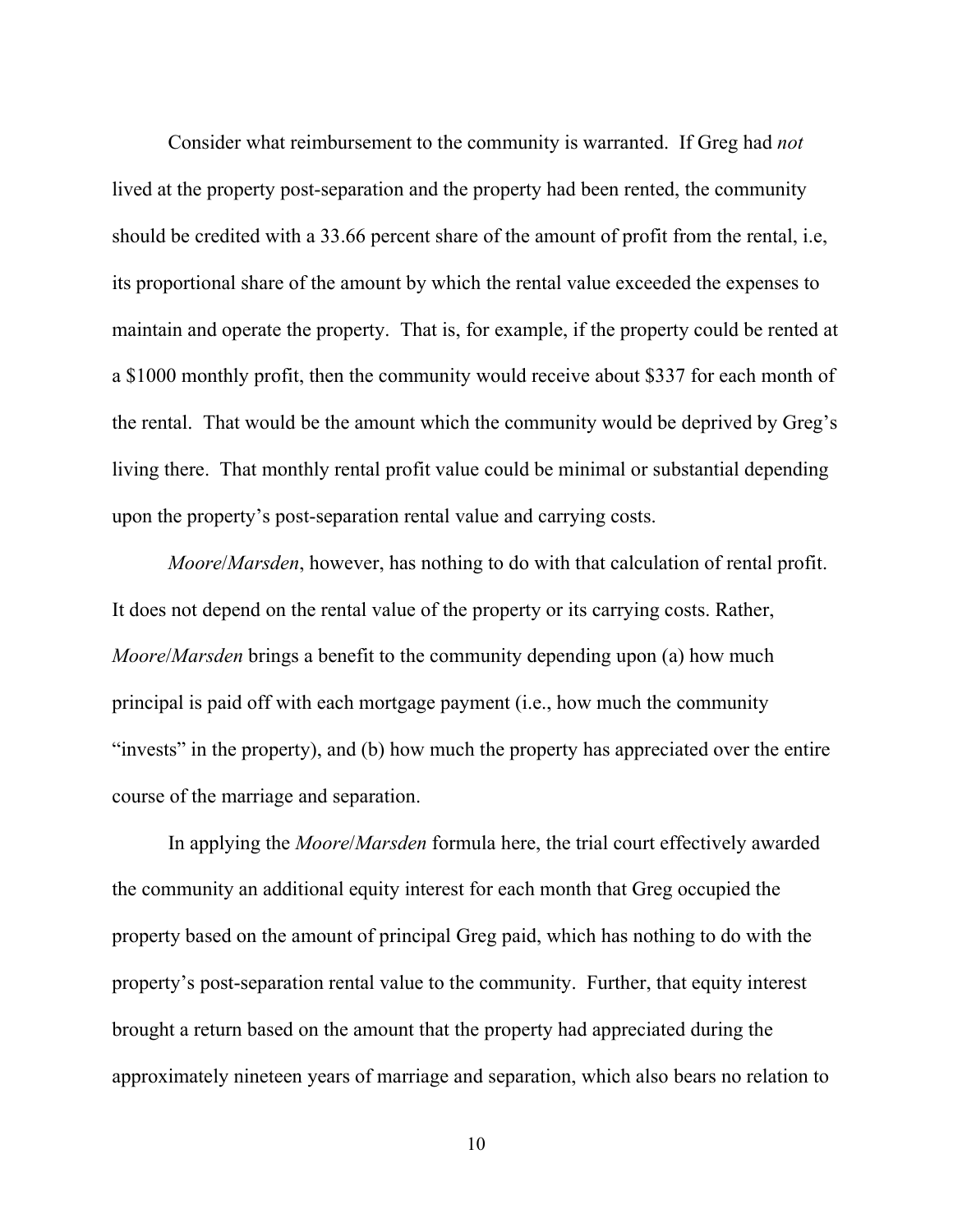the rental value to the community. The trial court thus erred in increasing the community's interest in the property under *Moore*/*Marsden* to compensate the community for Greg's occupying the property post-separation.

Jodie cites *In re Marriage of Priddis* (1982) 132 Cal.App.3d 349, 355 for the proposition that when an asset increases in value from inflation or market forces, "generally it is fair that both parties share in that increased value." Thus, she believes that increasing the community interest post-separation through the *Moore*/*Marsden* calculation was the equitable way for her to share in the Lomello property's value increase. Even under our ruling, however, the community (and thus Jodie) *does* share in a post-separation, pre-trial increase in the property's value. The community had a beneficial 33.66 percent interest in the property at the time of separation, and it shares proportionally in the equity increase in the property through the time of trial. Thus, the community paid \$56,557 in principal during marriage, yet should receive a return of not just that principal payment, but also its proportional share (\$116,127) of the increase in equity (\$345,000) beginning on the marriage date, regardless of the extent to which that equity increase occurred during the marriage or during the separation. Had the trial occurred immediately upon separation, the community's recovery would have been limited to 33.66 percent of the equity increase to that point only. For this reason, the community does "share in [the] increased value" through the couple's trial. (*Ibid.*)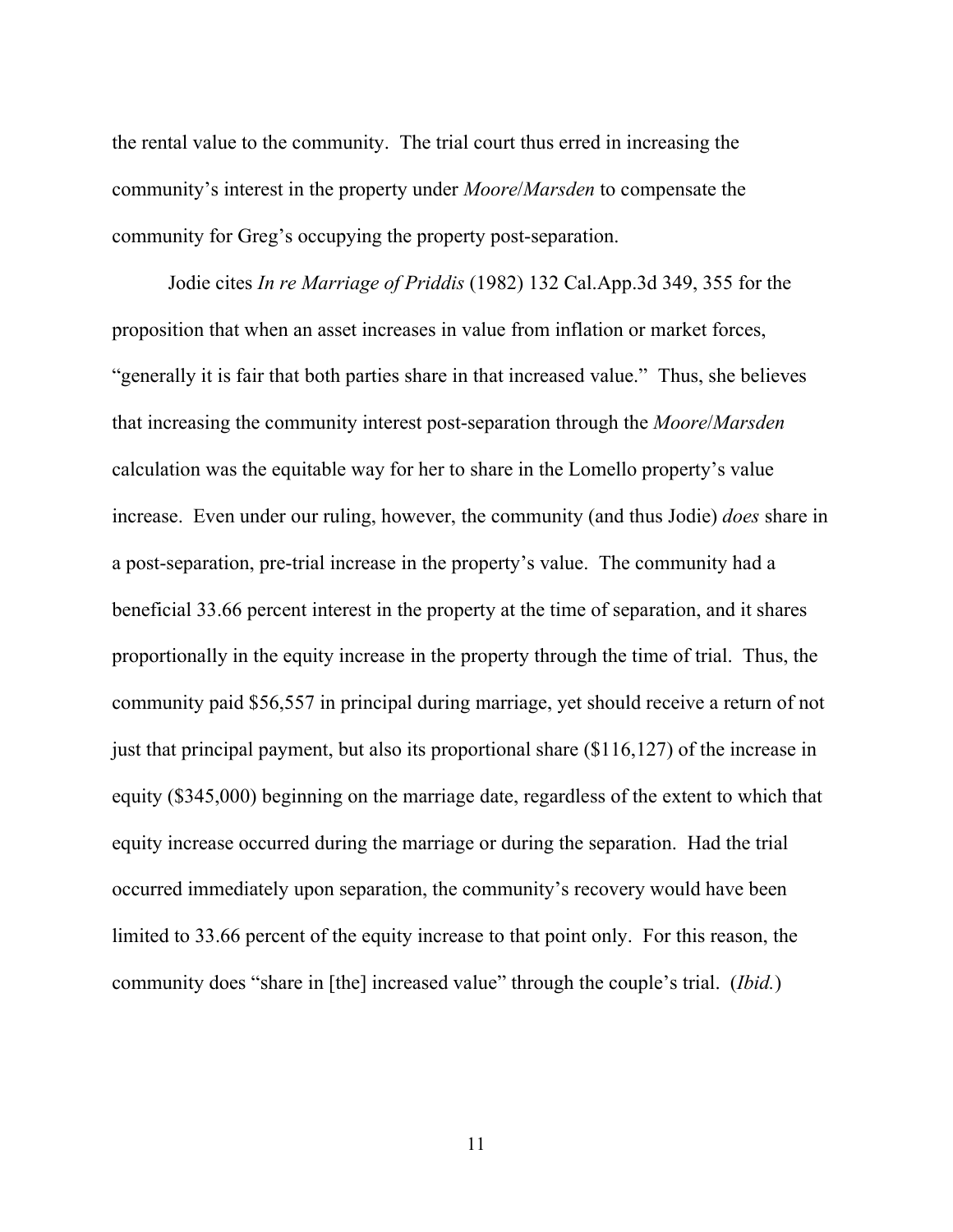## C. *A Court May Impose* Watts *Charges When the Community Has a Partial Beneficial Interest in a Property*

While she was incorrect to extend the *Moore*/*Marsden* rule, Jodie nevertheless was correct that the community may be compensated for its loss of rental income due to Greg's occupation of the Lomello property for over six years after the couple separated. In our view, that compensation should occur through so-called *Watts* charges rather than through *Moore*/*Marsden*. (See *In re Marriage of Watts* (1985) 171 Cal.App.3d 366, 373- 374 (*Watts*).)

Family law courts are courts of equity. (*In re Marriage of Boswell* (2014) 225 Cal.App.4th 1172, 1174.) *Watts* charges are used to compensate the community when one spouse has the exclusive use of a community asset, most often the couple's residence, between separation and trial. The spouse using the property is charged '"for the reasonable value of that use."' (*In re Marriage of Falcone & Fyke* (2012) 203 Cal.App.4th 964, 978.)**[4](#page-11-0)**

The trial court has discretion, based on equitable considerations, as to whether to impose *Watts* charges and in what amount. (See *In re Marriage of Oliverez* (2019) 33 Cal.App.5th 298, 318 [*Epstein* credits]; *In re Marriage of Dellaria & Blickman-Dellaria* (2009) 172 Cal.App.4th 196, 201 [review of orders dividing marital property].) Family Code section 2555, however, permits us to revise the disposition of the community estate

<span id="page-11-0"></span>**<sup>4</sup>** The reverse of the *Watts* charge concept is the "*Epstein* credit," whereby a spouse who uses his or her separate property to pay a community obligation may seek reimbursement from the community estate. (See *In re Marriage of Epstein* (1979) 24 Cal.3d 76, 84-85.) "*Watts* charges" collect from a spouse for use of property; "*Epstein* credits" repay the spouse for a payment.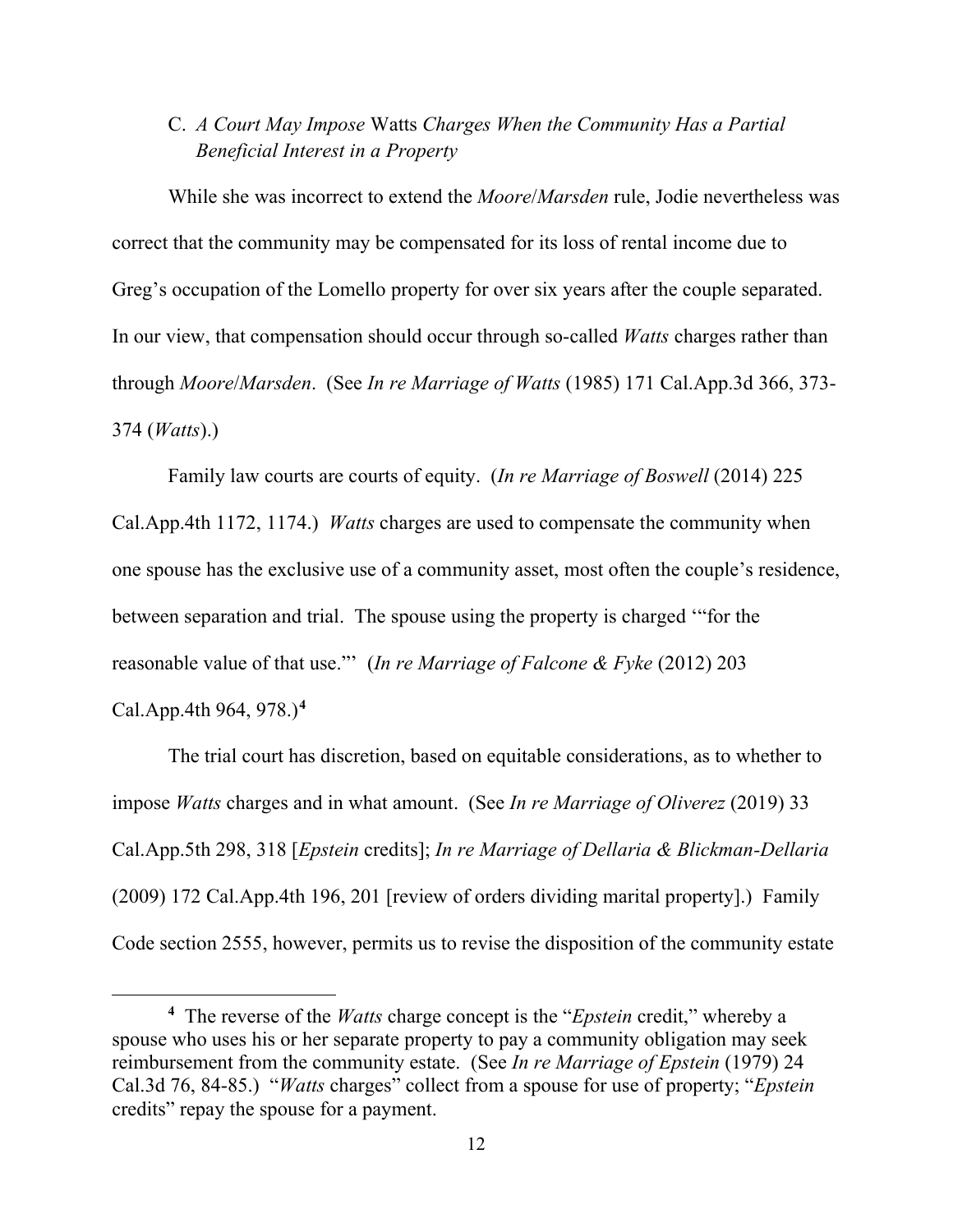"in all particulars, including those which are stated to be in the discretion of the court." We conclude that ordering a revision is warranted here, where the trial court used an incorrect vehicle (*Moore*/*Marsden*) to account for a fact (post-separation occupation of the property) that could properly be the basis of *Watts* charges.

*Watts* charges typically have been applied where the community owns the entire property, for example, because it was purchased with community funds during the marriage. In such a case, the court considers the "reasonable rental value" of the home as a guidepost in attempting to ensure that the "net fiscal impact" of a spouse's occupation of the home is reflected in the division of the couples' property. (*In re Marriage of Jeffries* (1991) 228 Cal.App.3d 548, 554-555.)

In trial court, Greg suggested using *Watts* rather than *Moore/Marsden*. He argued that Jodie was "mixing *Moore*[/]*Marsden* with *Watts*" by increasing the community share of the Lomello property based on his post-separation occupation of it. He argued that "*Moore*[/]*Marsden*, it stops at the date of separation . . . . It's *Watts* [charges] when the opposing side . . . is allowed to get some sort of rental value. . . ." Jodie's counsel responded that he has "never done a *Watts* when you have a separate [property]." Greg's argument was correct.

We conclude that *Watts* charges may be applied where, as here, the community does not own the property outright but instead maintains a beneficial partial interest in the property due to a *Moore*/*Marsden* calculation. The concept is precisely the same as *Watts* charges when the community maintains title to the home, but with the amount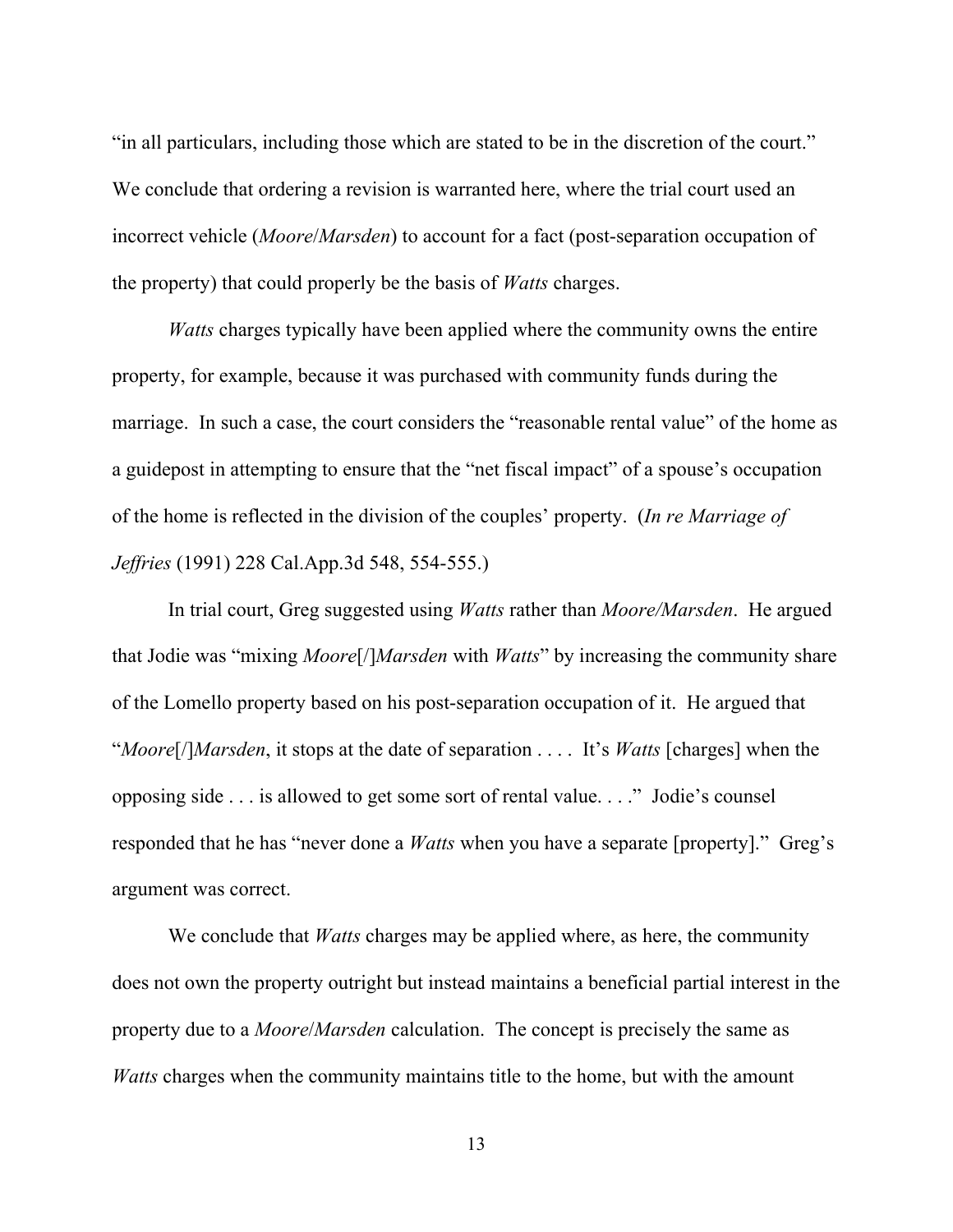charged discounted for the fact that the community maintains only a partial interest in the property for purposes of dividing the property upon a marital dissolution.

We will leave the precise *Watts* calculation to the trial court in this case, as the parties have not briefed on appeal their arguments as to the specific calculation, and they may not have fully presented their evidence and arguments to the trial court. The trial court should start the *Watts* calculation by determining the overall profit from rental that would have obtained during the period in which Greg occupied the Lomello property. This may be done by subtracting from the expected monthly rent the amount necessary for expenses, including mortgage, taxes, homeowner's insurance, maintenance, and repair. The court then should use 33.66 percent of this amount of net rental profit as the amount that Greg is charged by the community for his use of the property between separation and trial. In the final disposition of assets, of course, Greg will effectively receive half of the community estate, so the *Watts* charges will not go entirely to Jodie. Nevertheless, the calculation we describe here, along with the re-calculation of the *Moore*/*Marsden* result, guides the division of assets between Greg and the community.**[5](#page-13-0)**

<span id="page-13-0"></span>**<sup>5</sup>** We do not mean to constrain the trial court's proper discretion in equitably applying *Watts* charges upon considering factors not articulated here, but only to articulate the basic approach for the trial court.